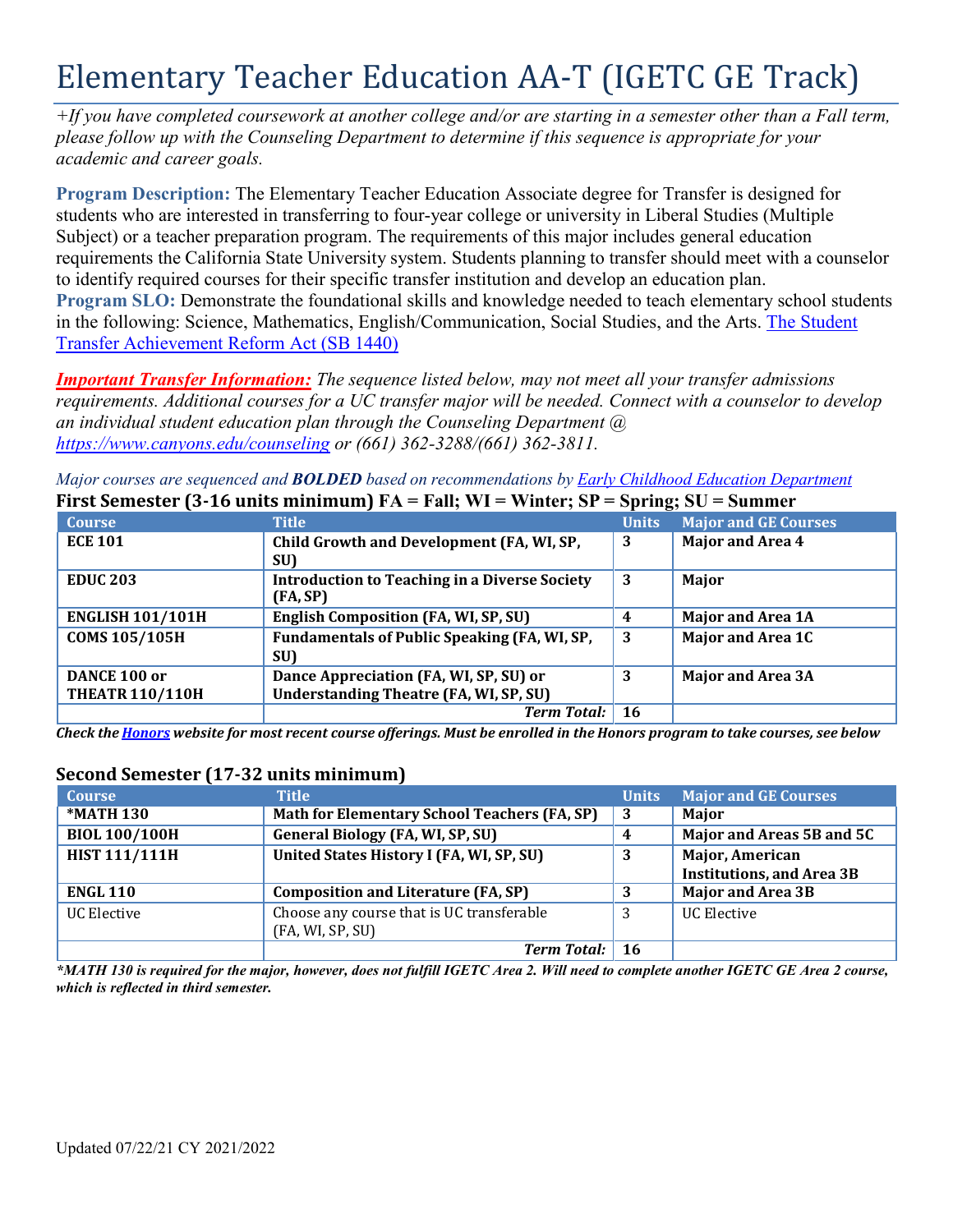## **Third Semester (33-47 units minimum)**

| <b>Course</b>                             | <b>Title</b>                                                                                                               | <b>Units</b> | <b>Major and GE Courses</b> |
|-------------------------------------------|----------------------------------------------------------------------------------------------------------------------------|--------------|-----------------------------|
| **COMS 227 OR                             | <b>Introduction to Rhetorical Criticism (FA, SP)</b>                                                                       | 3            | <b>Major and Area 1B</b>    |
| <b>ENGL 103/103H</b>                      | OR Critical Treading, Writing, and Thinking<br>(FA, WI, SP, SU)                                                            |              |                             |
| <b>GEOLOGY 110</b>                        | Earth Science and lab (FA, WI, SP, SU)                                                                                     | 4            | Major, and Area 5A and 5C   |
| <b>GEOGRPH 104</b>                        | World Geography (FA, WI, SP, SU)                                                                                           | 3            | <b>Major and Area 4</b>     |
| Math - Department<br>Recommends: MATH 100 | Choose any course that is in IGETC Area 2 (FA, WI,<br>SP, SU) - Department Recommends Liberal Arts<br>Mathematics (FA, SP) | $3 - 5$      | IGETC Area 2                |
| <b>UC Elective</b>                        | Choose any course that is UC transferable                                                                                  | $2+$         | UC Elective                 |
|                                           | (FA, WI, SP, SU)                                                                                                           |              |                             |
|                                           | <b>Term Total:</b>                                                                                                         | $15 - 17$    |                             |

*\*\*Some UC's will require a second semester of English Composition.*

#### **Fourth Semester (48-60 units minimum)**

| <b>Course</b>             | <b>Title</b>                                   | <b>Units</b> | <b>Major and GE Courses</b>     |
|---------------------------|------------------------------------------------|--------------|---------------------------------|
| PHYSCI 101                | Physical Science (FA, WI, SP, SU)              | 4            | Major and Area 5Aand 5C         |
| <b>HIST 161</b>           | World History I (FA, WI, SP, SU)               | 3            | Major and Area 4                |
| <b>POLISC 150/150H</b>    | <b>Introduction to American Government and</b> | 3            | <b>Major, American</b>          |
|                           | Politics (FA, WI, SP, SU)                      |              | <b>Institutions, and Area 4</b> |
| ++UC Elective (Consider a | Choose any course that is UC transferable      | $3 - 5$      | Elective (Have you met the UC   |
| Foreign Language)         | (FA, WI, SP, SU)                               |              | Foreign Language                |
|                           |                                                |              | Requirement?)                   |
|                           | <b>Term Total:</b>                             | $13 - 15$    |                                 |

*++ Foreign Language is required as part of the IGETC transfer general education breadth. This is a UC requirement.* Proficiency equivalent to two years of a high school foreign language with a "C" or better will meet the IGETC Language other *than English requirement. High School Transcripts must be on file in Admissions. Please see the Counseling Office for additional information.*

#### **Total Units: 60+**

**American Institutions Requirement –This will be met with HIST 111/111H and POLISC 150/150H for the major.**

#### **Counseling Resources**

Early Childhood Education Department:<https://www.canyons.edu/ece>

Counseling Department: [https://www.canyons.edu/studentservices/counseling/](https://www.canyons.edu/studentservices/counseling)

UC/IGETC GE Breadth:<https://www.canyons.edu/studentservices/counseling/transfer/index.php>

University of California: [www.universityofcalifornia.edu](http://www.universityofcalifornia.edu/)

CSU/UC Articulation Agreements: [www.assist.org](http://www.assist.org/)

A Degree With a Guarantee: [https://adegreewithaguarantee.com/en-us/](https://adegreewithaguarantee.com/en-us)

UC Transfer Pathways: <https://admission.universityofcalifornia.edu/admission-requirements/transfer>requirements/transfer-pathways/

Future Educators Club: [cocfec@gmail.com](mailto:cocfec@gmail.com)

TEACH Program: <https://www.canyons.edu/academics/teach/index.php>

California Community College Teacher Preparation Program: <http://teacherprepprogram.org/>

COC Honors Program: <https://www.canyons.edu/academics/honors/index.php>

Campus Alliances: <https://www.canyons.edu/administration/ie2/equity/alliances.php>

Petition for Associate Degree: Check the student calendar for term-specific submission deadlines. Summer graduation associate degree petitions are due by April 1st for your name to appear in the spring commencement pamphlet. The petition form must be reviewed with a counselor and may be found here:

[https://www.canyons.edu/\\_resources/documents/studentservices/admissions/Petition\\_for\\_Associate\\_Degree\\_an](https://www.canyons.edu/_resources/documents/studentservices/admissions/Petition_for_Associate_Degree_an) d\_Certificate\_of\_Achievement.pdf